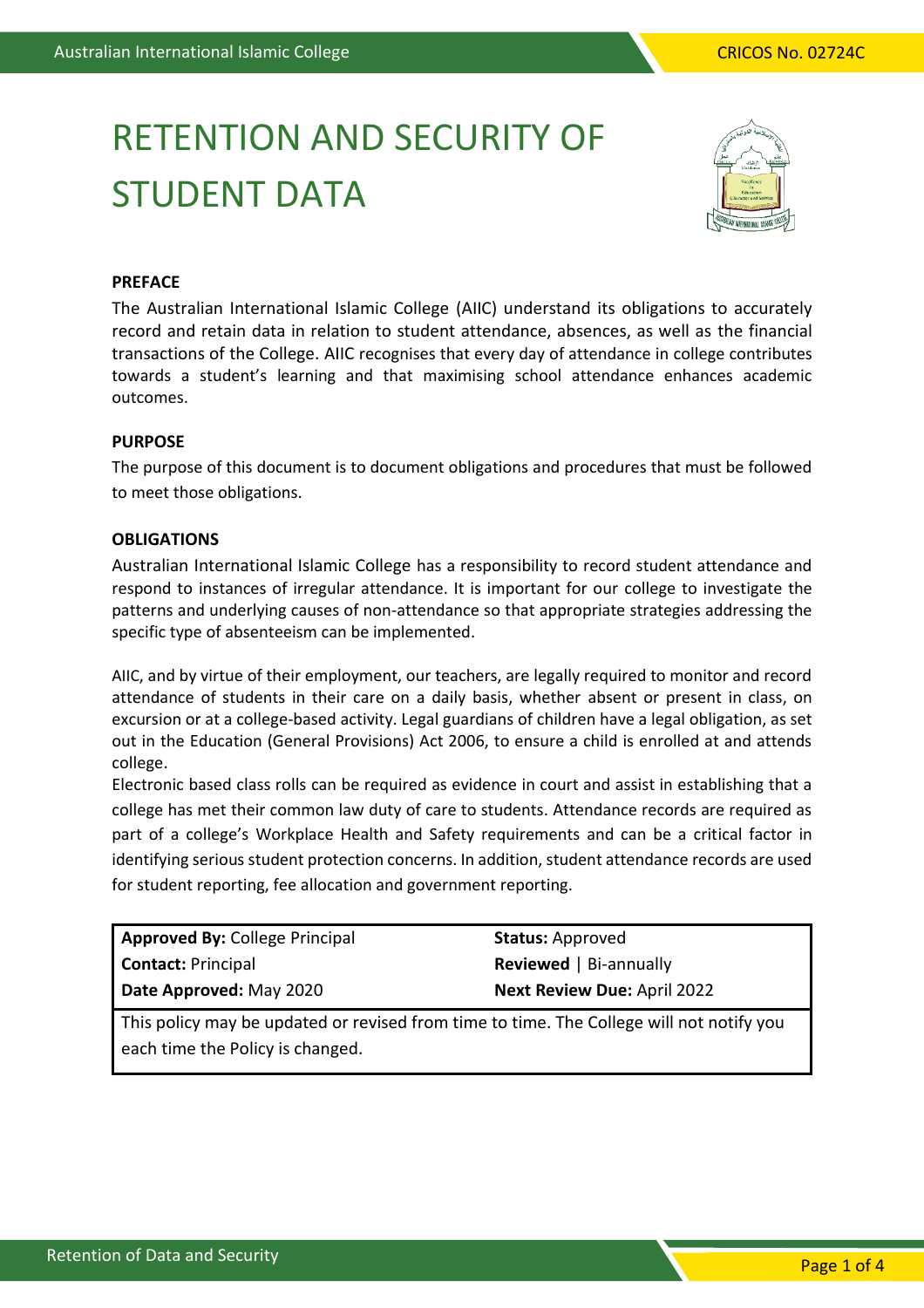## **ATTENDANCE PROCEDURE**

Student attendance is recorded electronically daily by form and classroom teachers. Attendance data is collected and stored using PC Schools.

## **Primary College Attendance Marking**

Rolls must be marked twice a day:

• AM rolls by **8.30am**

#### • PM rolls after second break and by **2.00pm**

Rolls will be checked by the administration officer by **9.00am** each day. A phone call will be made to teachers if their rolls are not marked. If rolls are frequently not marked this information will be passed to College Principal or delegate.

College Leadership will be advised of unmarked and incorrectly marked rolls. Incorrectly marked rolls will be corrected by the teacher responsible for the class.

## **Secondary College Attendance Marking**

Attendance is recorded electronically for each period during the day starting at 8.30am recorded by the form class teachers.

Rolls will be checked by the administration officer by **9.00am** each day. A phone call will be made to teachers if their rolls are not marked. If rolls are frequently not marked this information will be passed to School Principal.

School Leadership will be advised of unmarked and incorrectly marked rolls. Incorrectly marked rolls will be corrected by the teacher responsible for the class.

## **PRESENCE**

Students who are:

- in Class will be marked 'Present In Class'
- with Counsellors will be marked as 'Present In-School Appointment'
- participating in activities (excursion; camps etc.) will be marked accordingly by the teacher responsible for the activity

#### **ABSENCES**

Students who are:

- not in class, and notification has not been received from a Legal Guardian, will be marked 'Absent – Unexplained'
- not in class and notification has been received from a Legal Guardian advising the student is unwell, will be marked 'Absent – Illness'. Other absence reasons will be marked accordingly e.g. 'Appointment', 'Personal/Family'.

When marking the roll, if teachers have received written information from Legal Guardians regarding a student's absence from college, they should enter the details into a log in PC School.

If Legal Guardians have informed the college office of the absence the college administration officer will enter these details into a log in PC School.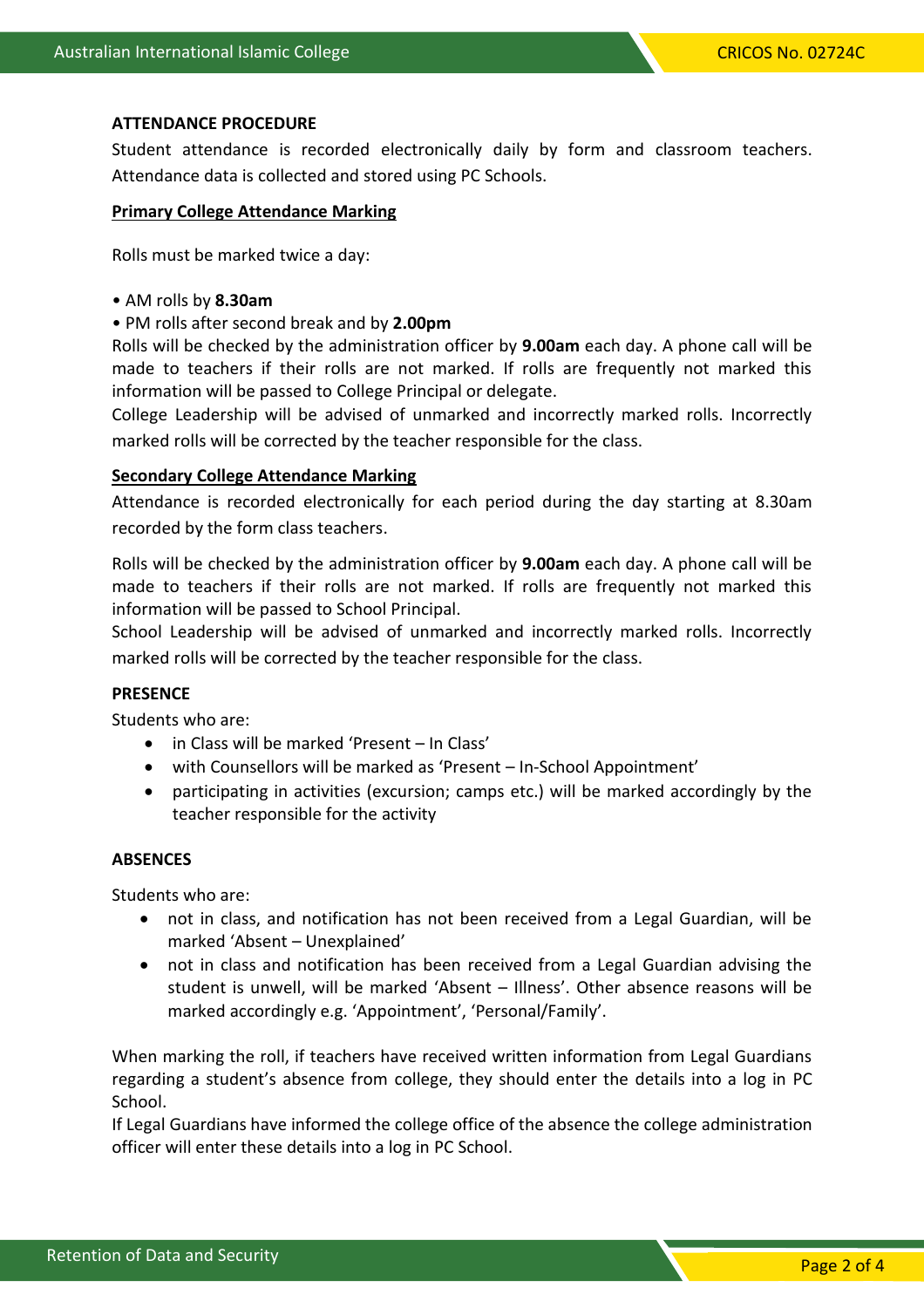Class teachers should enter any information regarding future planned absences of students by entering a Notified Absence into PC School.

Students will only be marked as 'Absent – Not Required to Attend', 'Absent – Truant' or 'Absent – Internal Suspension' upon instruction from College Leadership.

## **UNEXPLAINED ABSENCES**

An unexplained absence occurs when the student is not present at college and the Legal Guardian does not contact the school.

An SMS message will be sent to the Main Contact by approximately **9.00 am** each day. Class teachers will follow up any unexplained absences by making contact with the student's Legal Guardians.

Past unexplained absences are indicated by the red Unexplained Absence Alert icon on class rolls. When class teachers receive written explanation of the absence from student's Legal Guardians, they must update the absence category in PC School and enter details in a log.

## **LATE ARRIVALS**

A student is considered to have arrived late any time after the **8.30 am** bell.

All students arriving late must be signed in by a Legal Guardian at the College office and will be given a late slip. This slip needs to be presented to the teacher when arriving in class. If they do not have a late slip, they are to be sent to the College office to sign in.

The late arrival information will be entered by office staff.

College Office staff will contact the Legal Guardian of any student arriving late unaccompanied. If teachers observe a student has made a habit of arriving late or is late for three consecutive days, they will contact the student's Legal Guardian as per the policy for absentee students in this document.

#### **EARLY DEPARTURES**

A student is considered to be leaving early any time before **3.05pm**.

As with Late Arrivals, all students leaving early must be signed out at the College Office by a Legal Guardian.

The early departure information will be entered by office staff.

## **NON-MARKING OF ELECTRONIC ROLL**

If the College computer system is offline, hard copies of all Class rolls will be provided by the College Office. Once the system is online the teacher will mark the roll in PC School. This may be done the next day if necessary.

In the event of an evacuation, hard copies of rolls will be taken to the evacuation area to be marked by teachers. Teacher will advise the Evacuation coordinator of any unexplained absentees. During a lockdown the roll will not be marked.

#### **OTHER**

In the event of an evacuation, paper copies of rolls will be taken to evacuation area and marked by class teachers. The class teacher will advise the coordinator of the evacuation of any unexplained absentees.